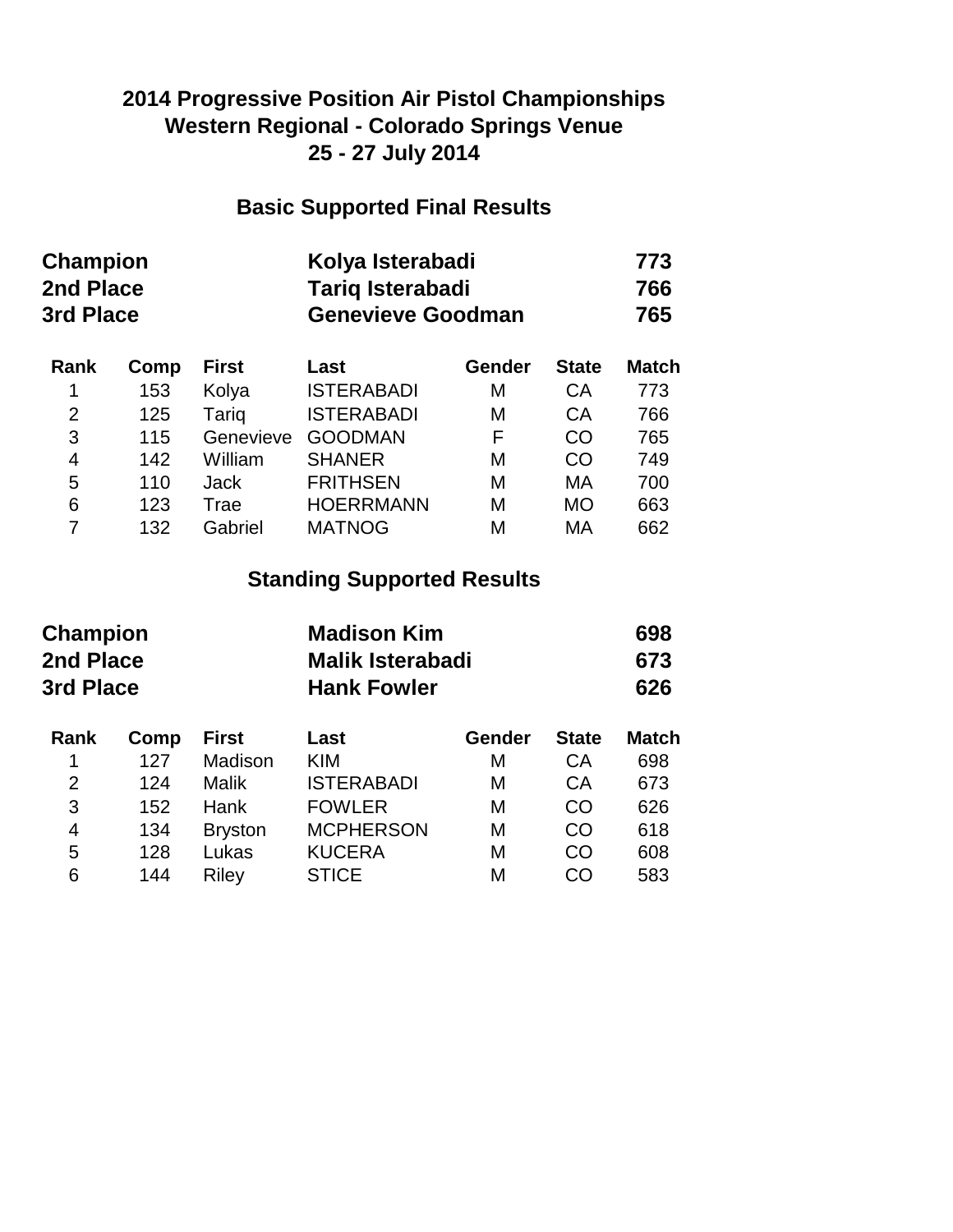# **Sub-Junior International Standing Results**

| <b>Champion</b><br>2nd Place<br>3rd Place |      |                                                                         | <b>Carson Saabye</b><br><b>Luke Simon</b><br><b>Madison Zimmerman</b> |        |              |              |              |                   |              |
|-------------------------------------------|------|-------------------------------------------------------------------------|-----------------------------------------------------------------------|--------|--------------|--------------|--------------|-------------------|--------------|
| Rank                                      | Comp | <b>First</b>                                                            | Last                                                                  | Gender | <b>State</b> | <b>Match</b> | <b>Final</b> | <b>Points</b>     | <b>Total</b> |
| 1                                         | 140  | Carson                                                                  | <b>SAABYE</b>                                                         | F      | CO           | 718          | 151.8        | 5                 | 723          |
| $\overline{2}$                            | 143  | Luke                                                                    | <b>SIMON</b>                                                          | M      | <b>ND</b>    | 707          | 167.0        | 6                 | 713          |
| 3                                         | 150  | Madison                                                                 | <b>ZIMMERMAN</b>                                                      | F      | <b>KS</b>    | 706          | 68.6         | 1                 | 707          |
| $\overline{\mathbf{4}}$                   | 147  | Catherine                                                               | <b>YIM</b>                                                            | F      | CA           | 687          |              |                   | 687          |
| 5                                         | 141  | Jakob                                                                   | <b>SAILER</b>                                                         | M      | <b>ND</b>    | 657          |              |                   | 657          |
| 6                                         | 112  | Cian                                                                    | <b>GANLY</b>                                                          | M      | МA           | 655          |              |                   | 655          |
| $\overline{7}$                            | 116  | <b>Nick</b>                                                             | <b>GUEST</b>                                                          | M      | CO           | 643          |              |                   | 643          |
| 8                                         | 138  | John Paul                                                               | <b>ROACH</b>                                                          | M      | CO           | 632          |              |                   | 632          |
| $\mathsf 9$                               | 107  | <b>Nicholas</b>                                                         | <b>DORSCHER</b>                                                       | М      | <b>ND</b>    | 614          |              |                   | 614          |
| 10                                        | 126  | Chantal                                                                 | <b>KELLEY</b>                                                         | F      | MA           | 569          |              |                   | 569          |
| 11                                        | 131  | <b>Dylan</b>                                                            | <b>MARKWARDT</b>                                                      | M      | <b>ND</b>    | 553          |              |                   | 553          |
| 12                                        | 135  | Lucas                                                                   | <b>MORGAN</b>                                                         | M      | <b>NE</b>    | 542          |              |                   | 542          |
| 13                                        | 111  | Kelley                                                                  | <b>FRITHSEN</b>                                                       | F      | МA           | 483          |              |                   | 483          |
|                                           |      |                                                                         | <b>International Standing Women Results</b>                           |        |              |              |              |                   |              |
| <b>Champion</b><br>2nd Place<br>3rd Place |      | <b>Isabel Macaulay</b><br><b>Darby Arbach</b><br><b>Rachel Cantrell</b> |                                                                       |        |              |              |              | 724<br>719<br>717 |              |
| Rank                                      | Comp | <b>First</b>                                                            | Last                                                                  | Gender | <b>State</b> | <b>Match</b> | <b>Final</b> | <b>Points</b>     | <b>Total</b> |
| 1                                         | 155  | Darian                                                                  | SHENK <sup>*</sup>                                                    | F      | CO           | 741          |              |                   | 741          |
| $\overline{2}$                            | 129  | <b>Isabel</b>                                                           | <b>MACAULAY</b>                                                       | F      | МA           | 716          | 192.1        | 8                 | 724          |
| 3                                         | 103  | Darby                                                                   | <b>ARBACH</b>                                                         | F      | <b>SD</b>    | 713          | 170.6        | 6                 | 719          |
| $\overline{\mathbf{4}}$                   | 105  | Rachel                                                                  | <b>CANTRELL</b>                                                       | F      | ID           | 713          | 129.3        | $\overline{4}$    | 717          |
| 5                                         | 109  | Kellie                                                                  | <b>FOSTER</b>                                                         | F      | <b>TX</b>    | 708          | 190.1        | 7                 | 715          |
| 6                                         | 130  | Keli                                                                    | <b>MANEGDEG</b>                                                       | F      | CO           | 708          | 87.7         | $\overline{2}$    | 710          |
| 7                                         | 120  | Alexa                                                                   | <b>HALVERSON</b>                                                      | F      | CO           | 706          | 108.1        | 3                 | 709          |
| 8                                         | 121  | Amber                                                                   | <b>HARBISON</b>                                                       | F      | МA           | 685          |              |                   | 685          |
| $\boldsymbol{9}$                          | 122  | Caroline                                                                | <b>HARMON</b>                                                         | F      | МA           | 678          |              |                   | 678          |
| 10                                        | 148  | <b>Nicole</b>                                                           | <b>YIM</b>                                                            | F      | CA           | 674          |              |                   | 674          |
| 11                                        | 145  | Caroline                                                                | <b>TROMBLEY</b>                                                       | F      | МA           | 668          |              |                   | 668          |
| 12                                        | 137  | Rebecca                                                                 | <b>PLATT</b>                                                          | F      | CO           | 629          |              |                   | 629          |

\* Out of Competition